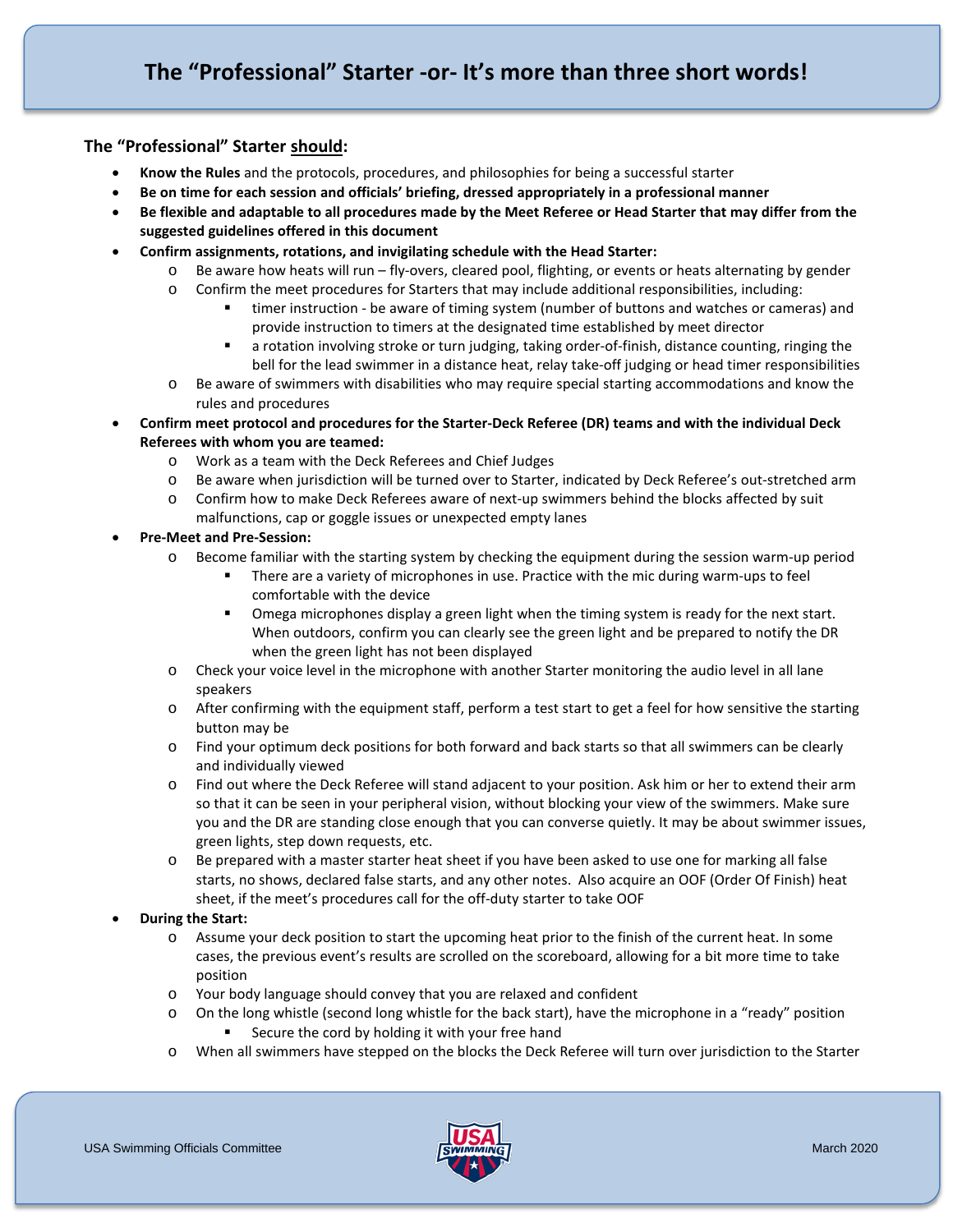# **The "Professional" Starter -or- It's more than three short words!**

- o Be patient when allowing all swimmers to assume the position on the blocks they want to use for the start. Watch to see their feet are in the final chosen position. The swimmers will then show you when they're ready to hear the "Take Your Mark" instruction
	- If "track style" starting platforms are used, swimmers may require a bit more time to assume their position
	- If "backstroke ledges" are used, ensure at least one toe from each foot is in direct contact with the end wall or timing pad prior to the start, but not curled over the top of the pad, gutter or end wall or above them
- o Deliver the "Take Your Mark" instruction in a calm, conversational tone that's loud enough for the swimmers to hear over any possible crowd noise, but not so loud the instruction sounds like a shouted command. Use a cadence that is inviting with a slight falling in pitch
- o Swimmers start the heats not the starter! Be patient the swimmers will show you through their body language when they are ready to hear "Take Your Mark" and for the starting signal
- o When that "sweet spot" moment is achieved, and the swimmers are stationary, push the starting button
- o After the start be ready to take the mic in the event the heat needs to be recalled
- o The microphone should be to a position where it can't be bumped, and the cord isn't in a traffic zone that could cause tripping
- o Step out of the starting area to allow more room for Deck Referee, Chief Judge and Stroke Judge Avoid conversing with the DR unless it involves a possible false start or another timely matter
- o Using the Starter's heat sheet, confirm the next heat's swimmers are reporting to the assigned lanes. Note on the heat sheet any "no shows", "declared false starts", false starts or other matters for which there should be a record
- o Begin preparations to start the next heat

## • **Use the False Start Protocol:**

- o Remember the definition of a false start*: Any swimmer starting before the starting signal is given, shall be disqualified if the Referee independently observes and confirms the Starter's observation that a false start occurred.*
- o After the start and the microphone is replaced, calmly mark the Starter heat sheet to indicate which heat and lane the false start was observed. Double-check that mark for accuracy of heat and lane
	- Any mark can be used as long as the Deck Referee can tell a particular heat and lane has been indicated, whether it's circling the lane number, underlining the lane number and name, placing a visible dot next to the lane, etc.
- o Show the marked heat sheet to the Deck Referee and implement the procedure discussed prior to the start of the meet. It should include pointing out the heat and lane, as well as verbally indicating a false start was observed. The Deck Referee should also show the Starter his/her marked heat sheet as confirmation of a false start. Under no circumstance should a false start confirmation be based solely on a discussion.
- o When a Chief Judge is available, they will fill out the disqualification form and hand it to the Starter for signature. Double check the event, heat, lane and, possibly the name and team, have been correctly noted and the false start box was checked before signing and handing the form back to the Chief Judge
- o When a Chief Judge is not available, the Starter completes and signs the disqualification form before handing it to the Referee for final sign-off
- o If necessary, note any peculiarities to the false start on the heat sheet for later reference; possibly when advising a coach or swimmer of the observed action
- o Don't hesitate to use the recall option if you feel an external noise (ex. coach's whistle) or motion (activity around the starting blocks) has interfered with a swimmer's ability to achieve a fair start

#### • **When Using Other Commands;**

- o To address the athletes with the microphone, refer to the swimmers as "Ladies" and "Gentlemen"
- o Remember to use "Please" and "Thank you"

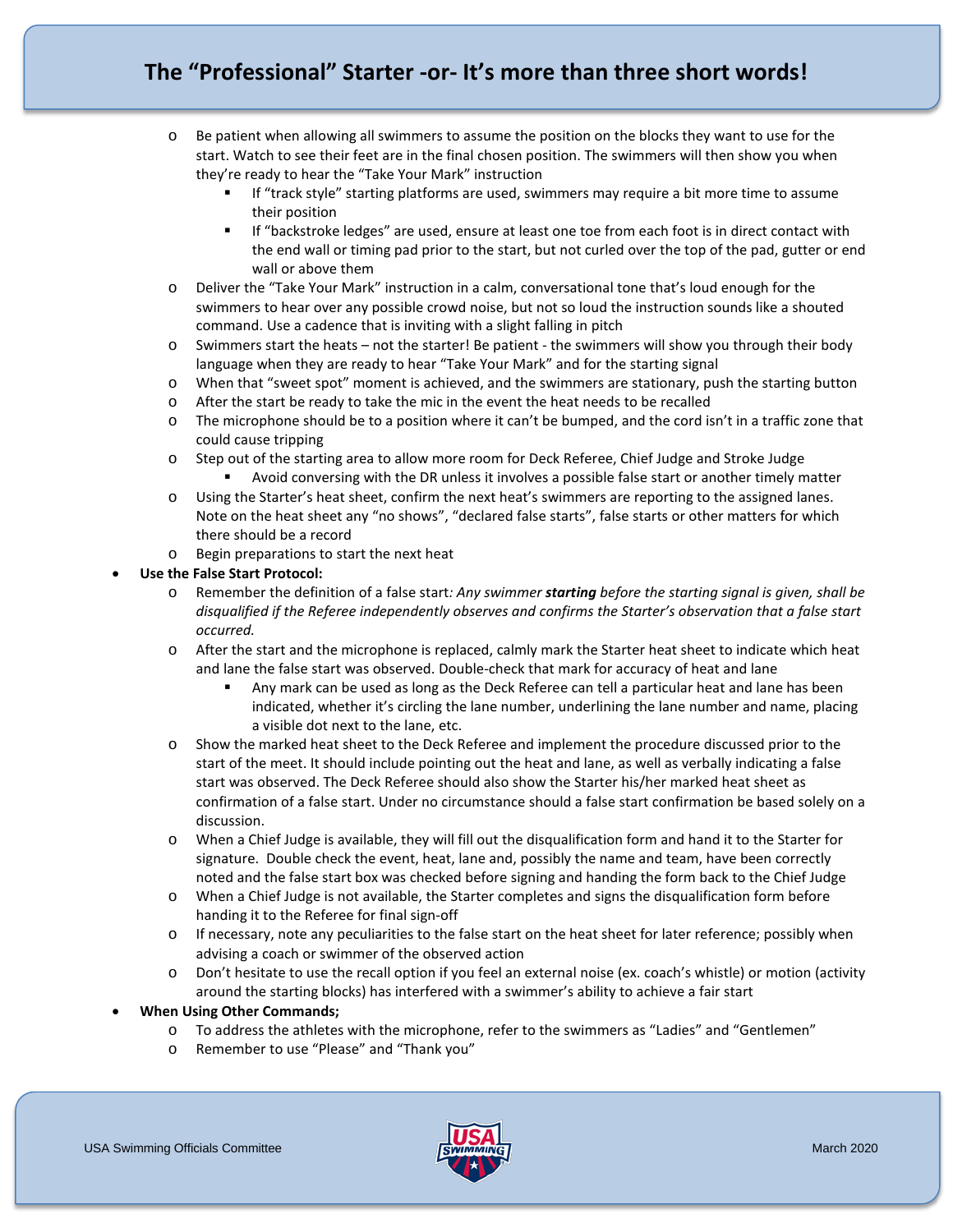# **The "Professional" Starter -or- It's more than three short words!**

- o If it is necessary to stand the field after the TYM instruction, for both forward and back starts, say, "Stand *please*"
- o If the Deck Referee asks for the swimmers to step off the blocks, say, "Ladies (Gentlemen), step down carefully please"
- o The Deck Ref may request you clear pool by saying "Thank you Ladies/Gentlemen." If more instruction is needed, say, "Ladies/Gentlemen, please clear the pool"
- o Use of the "Relax please Ladies/Gentlemen" instruction means it will be a prolonged period before the starting sequence will begin. The "Relax" instruction should not be used in place of a "Stand Please" instruction for backstroke starts
- o If a swimmer's toes are curled over the top of the pad, or not in contact with the pad when ledges are used prior to the start of the backstroke, address the swimmer by saying, "Lane 7, toes please"

## **N2 Starter - Prerequisites for requesting an Evaluation:**

- LSC-certified Starter for 16 sessions
- Certified as N2 Stroke & Turn Judge
- Must work at least 4 sessions at the OQM, with at least 3 evaluation sessions as a Starter

#### **N2 Starter - Performance Requirements for an Advancing Evaluation:**

- Know the rules for starting
- Understands basic starting protocols and procedures (distance counting, OOF, etc.)
- Understands how to start swimmers with disabilities
- Understands how the starting system operates
- Establishes a comfortable starting position on deck for both forward and back starts
- Prepared and in position prior to each heat; comfortable holding microphone and cord
- Delivers TYM calmly and with necessary volume
- Shows PATIENCE before delivering TYM and starting signal
- Understands the use of other commands
- Understands and practices the False Start Protocol
- If the evaluation is satisfactory and all other requirements are met, submit a "National Certification Application" using the OTS

#### **N3 initial Starter Evaluation (this is not a certification level) – Prerequisites for requesting an evaluation:**

- N2 Starter certification and N3 Stroke and Turn certification
- Active as an official in the LSC at all levels of meets
- At least 8 sessions as a Starter, recorded in OTS, since N2 certification

## **N3 initial Starter Evaluation - Performance Requirements for a recommendation to proceed to an N3 final Evaluation:**

- Understands how the starting system operates; tests it during warm-ups without guidance
- Observes, without scrutinizing, next-up swimmers
- Shows preparedness when the heat is turned over by the Deck Referee
- Is comfortable with starting deck position and microphone
- Uses PATIENCE before delivering the TYM, and does so calmly with necessary volume
- Uses the proper TYM cadence that includes a slight falling in pitch
- Shows awareness of external noises or motions that may affect swimmers' start and properly reacts
- Follows proper deck positioning before, during and after starts